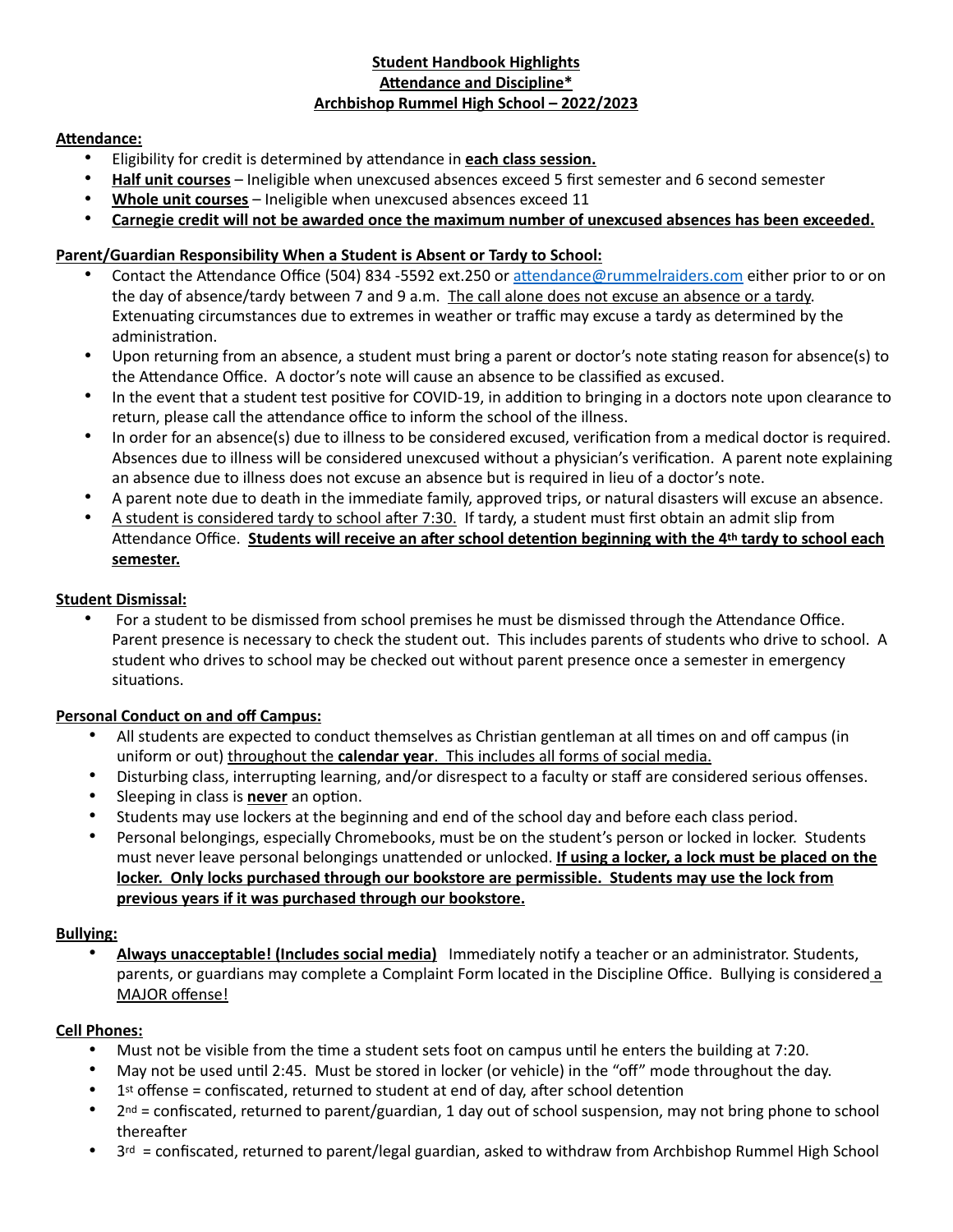- If a student must contact a parent/guardian prior to 7:20, he must report to the Discipline Office to ask permission.
- Parents/guardians are asked not to call their sons on their cell phones until after 2:45. The same holds true for messaging. If an emergency arises please call the school office.
- ARHS prohibits the use of "Apple watches" or any other wearable communication devices.
- \* Please refer to the Student Handbook for explicit details pertaining to student discipline and attendance.

# **Uniform: (Checked daily for compliance) Consequences are issued for each violation.**

- **Pants** = Pleated, no cuffs, "R" patch on the back, worn at waistline, belt must be visible
- **Shirts** = Must be bought from Perret's or Skobel's, monogrammed and tucked in on and off campus during and after school hours. Pockets are considered part of the uniform. Buttons on edges of collar must be buttoned.
- **Tie** = Must be bought from our bookstore and worn on special occasions such as school masses.
- **Belts** = The official brown leather belt must be purchased on campus from the Raider Pride store. The belt will be the only acceptable belt allowed to be worn at school as part of the school uniform during the school day.
- **Shoes** = Tan Harvest "Dr. Martens" lace ups are the primary uniform shoe. Due to supply chain issues a second, comparable shoe is available from Rockport at Perret's on Williams Boulevard. Shoes must be polished regularly, tied and not worn as flip-flops.
- **Socks** = Solid navy blue only must reach above the ankle to just below the calf (no designs or emblems, "footies," or ankle socks)
- **Hats/Caps/Hoodies** = never permitted
- **Permissible Outerwear** = Students may **ONLY** wear the fleece pullover sold only at Perret's or Skobel's or a letterman's jacket. (Team sweaters, sweatshirts, windbreakers, are allowed after 2:45.)

# **Personal Appearance: (Checked daily for compliance) Consequences are issued for each violation.**

- **Hair** = must be **EVENLY BLENDED** from sides and back to the top; no noticeable, abrupt change from sides/back to the top, height on top no more than 1.5 inches, length of hair on top not long enough to touch the eyebrows or long enough to make a "man bun", length on sides not long enough to touch top of ear or collar, no carvings anywhere on the head, no bleaching or dying, and must have a dry appearance. Mohawks, fauxhawks, and fades are not allowed. Hair "twists" are not allowed.
- **Grooming** = Must be cleanly shaven daily; sideburns may not extend beyond the middle of the ear. (Includes all school related functions)
- **Tattoos** = Any tattoos must not be visible while representing ARHS.
- **Jewelry** = May wear one **small** gold or silver necklace. Only a Christian medal or crucifix may or may not be worn on the necklace. Earrings or any type of skin piercing are not allowed at school or any school related activities. Only one bracelet may be worn and, it must be religious in nature. The only rings allowed are the official senior class rings, championship rings earned through participation at ARHS, or an Eagle Scout ring.

## **School Bags and PE Bags:**

• All school bags must be red, clean, and free of any markings, writing, painting, or designs. Only the student's name may be printed on the school bag. The same rule applies to the student's PE bag. Students can have their school bag and PE bag monogramed, if they wish, through the Raider Pride Store.

## **Drug Testing:**

- Students selected at random or by reasonable suspicion. Done through hair sampling.
- Anyone refusing or attempting to evade testing by shaving, cutting or altering hair will be asked to withdraw.
- School will pay the screening costs for those randomly selected. (Second screening at parent's expense)
- 1<sup>st</sup> positive drug screening result while enrolled at ARHS = suspension and entrance into the Promoting Success Program with Counseling; 2nd positive = asked to withdraw.
- Parents may request a first screening at their expense.

## **Medications:**

- With the exception of registered inhalers and Epipens, students are not allowed to carry any medications (prescription or non-prescription) on campus **including but not limited to cough drops, vitamins and/or supplements.**
- Other than registered inhalers and Epipens, all medications (prescription and non-prescription) must be registered in the Discipline Office and administered by written permission only.